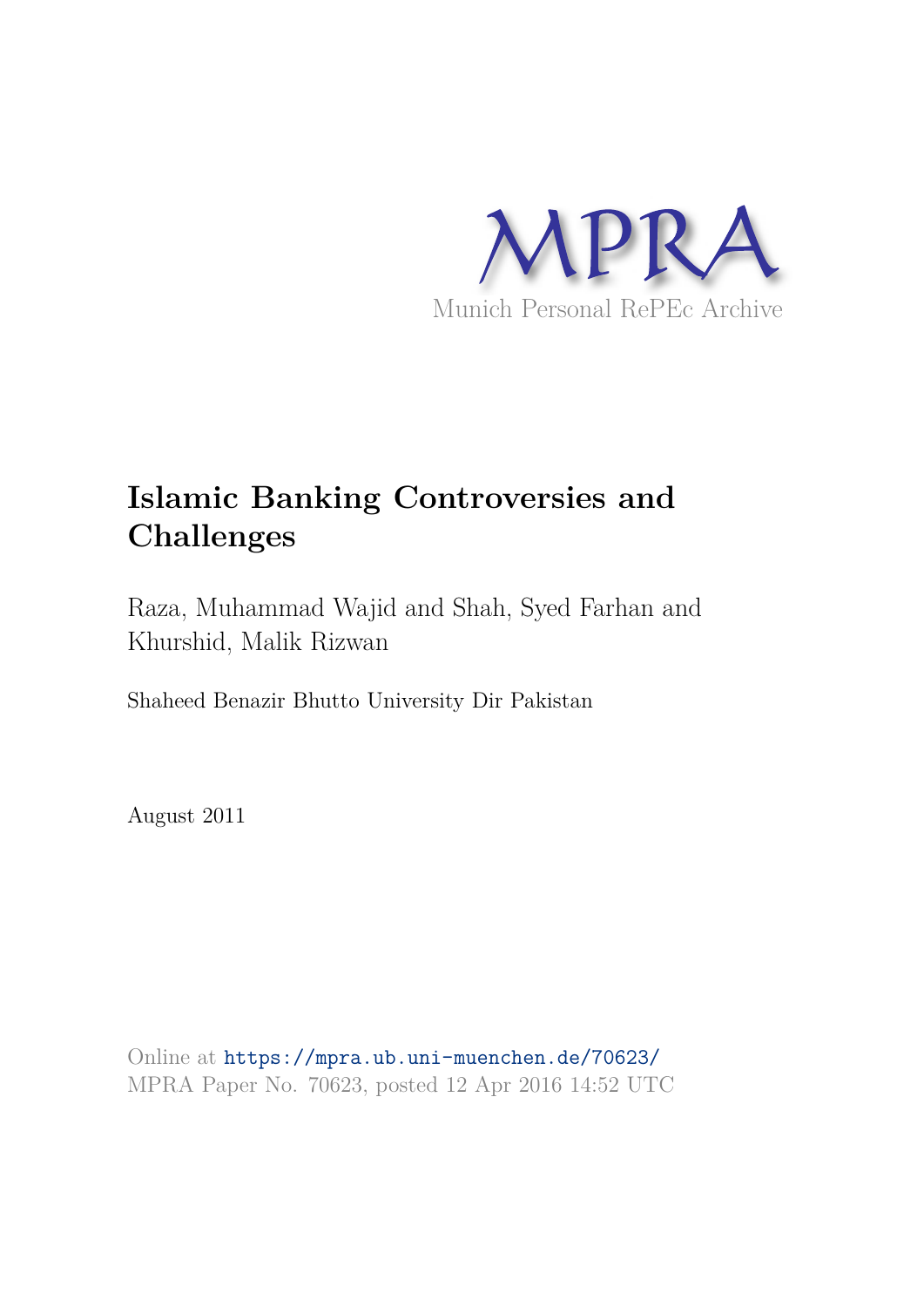# **ISLAMIC BANKING CONTROVERSIES AND CHALLENGES**

**Muhammad Wajid Raza Assistant Professor of Finance Shaheed Benazir Bhutto University Dir, Pakistan. Email: [wajidrazauom@sbbu.edu.pk](mailto:wajidrazauom@sbbu.edu.pk)**

**Syed Farhan Shah MS-MS (Department of Management Sciences) Shaheed Zulfiqar Ali Bhutto Institute of Science and Technology Islamabad Email: [shahfarhan@hotmail.co.uk](mailto:shahfarhan@hotmail.co.uk)**

### **Malik Rizwan Khurshid Shaheed Zulfiqar Ali Bhutto Institute of Science and Technology Islamabad**

#### **Abstract**

The concept of interest free financing was practised by Arabs prior to the advent of Islam, and was later adopted by Muslims as an acceptable form of trade financing. While the system had been used on a small scale for centuries, its commercial application began in 1970. Many countries in the world are now experiencing dual banking system, where the banks are involved in alternative form of banking along with conventional banking. Islamic Banking is based on two main pillars; one is economic Philosophy of Shariah and second is monetary theory of Islamic economics. Despite a substantial growth of Islamic banking in the last decade, there is not every thing right. There are some controversies and challenges which are prevailing about different concepts of Islamic banking and which need to be addressed. This paper basically examines and explores the different controversies which are in the minds of people which need to be addressed. The author has also tried to suggest suitable solutions to overcome these challenges and controversies.

**Keywords:** Islamic banking and its principal, monetary theory of Islamic economics, Riba, Controversies of Islamic Banking

#### **Introduction**

Islamic Finance is growing very rapidly across the world, becoming very popular among Muslim countries and as well as in most of the western countries because of growing number of Muslims in those countries. Many countries in the world are now experiencing dual banking system, where the banks are involved in alternative form of banking along with conventional banking. Muslims find it as the biggest challenge in the economic field in order to reform their financial institutions, and bring them according to their religious belief and traditions. In an environment where the system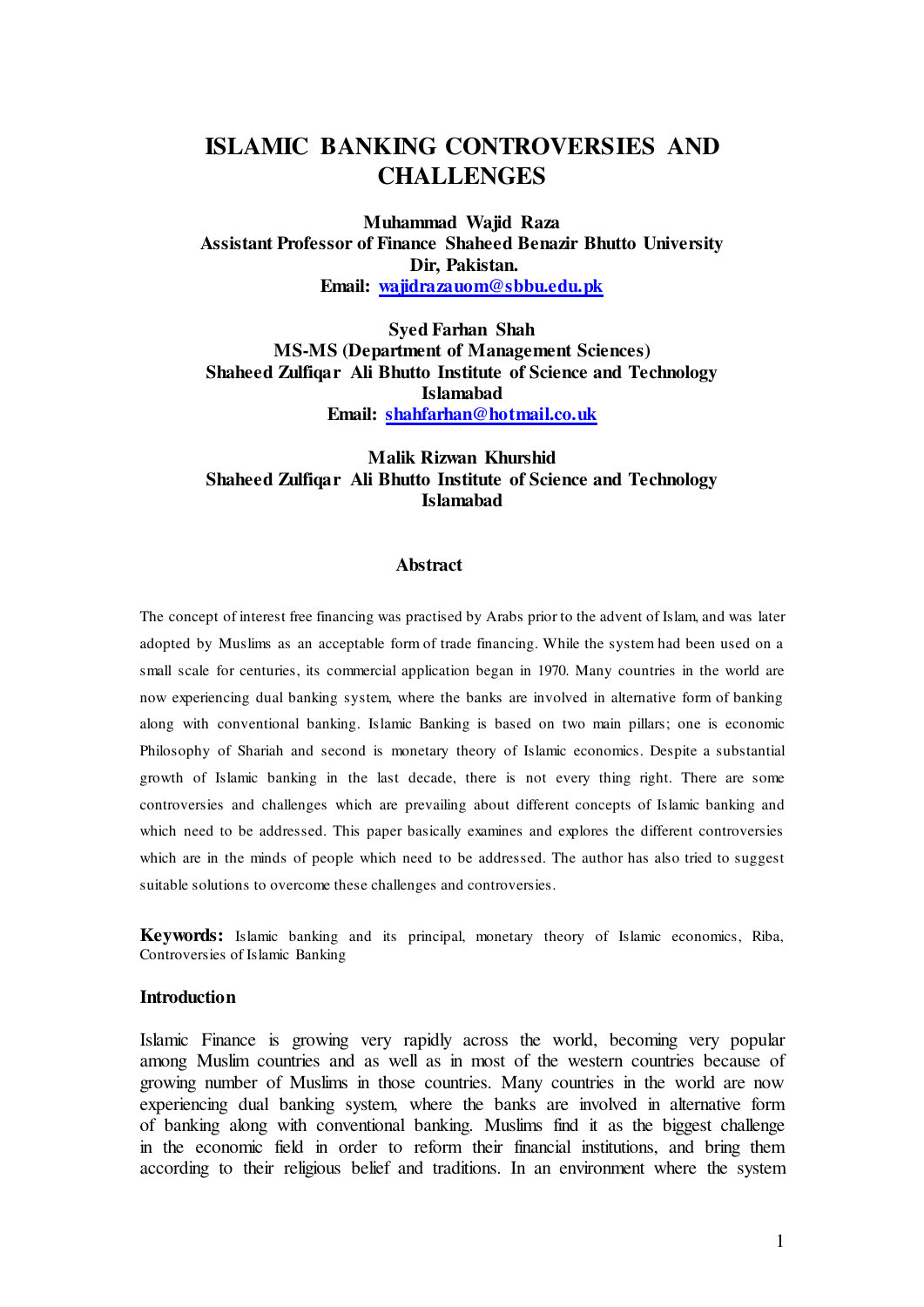of all financial institutions is based on interest, it seemed to be impossible to form such structure of financial system which is completely an alternative form of banking. Islamic banking is commonly defined as a form of banking system which operates without the norm of interest.

Mostly the people who are unaware of the Shariah and its economic philosophy are of the view that if interest is abolished from the financial institutions, it will make them charitable institutions rather than commercial, which will offer financial services without any return. This is a completely wrong assumption. In Shariah interest free loans are only for charitable activities not for the commercial transaction except in very partial range. In case of commercial finance, Shariah has different lay down of procedures. If a person gives money to another person he must decide whether he wishes to help him or wants some share in the profit. If he wants to help the borrower, he must not claim any additional amount other than his principal amount. But if he gives money to share the profits earned by the other party, he must share the profit as well as loss. It is thus obvious that exclusion of interest from the financial institution does not necessarily mean that the financier cannot earn profit (Usmani, T 2004). Most of the products offered by Islamic banks are similar to conventional banking (Malik, S *et al,* 2010). All is not good; there are some controversies about Islamic banks which need to be addressed in order to make it 100% Islamic banks. Islamic banks need not to copy the product of conventional banks but should introduce such products which completely differ from conventional banking products and according to Islamic laws.

This paper addresses some of the issues which make Islamic banking controversial. The paper is structured as follows: following the introduction section 2 will provide fundamental principles of Islamic banking and monetary theory of Islamic economics. Section 3 reviews the controversies and different point of view about Riba which is considered as the main difference between Islamic finance and conventional finance. Section 4 explores different controversies and challenges involved in Islamic banking. Section 5 concludes this paper.

So the important point is that what is the economic philosophy of Islam, and what are the bases of Interest, and what is the point of view about interest in Quaran and Hadith.

#### **Fundamental Principles of Islamic Banking**

The concept of interest free financing was practised by Arabs prior to the advent of Islam, and was later adopted by Muslims as an acceptable form of trade financing. While the system had been used on a small scale for centuries, its commercial application began in 1970 (Naser, K and Moutinho,L 1997).

According to Gerrard and Cunningham (1997), the Qur'an (Muslim Holy book), clearly deals with economic-related matters and how they apply in Islam. Islamic finance is defined as a financial service mainly implemented to meet the terms with the main belief of Shariah (or Islamic law). The Shariah is derived from the Qur"an Hadiath (saying of Prophet PBUH)*,* Sunnah (Act of prophet PBUH)*,*Ijmah*,* Qiyas and Ijtihad and fatwa. "Riba" (i.e. payment over and above what has been lent - which causes the payment of interest or usury to be a wrong) is prohibited in Shariah. Sharia"h encourages profit acquired from a trading activity, the reasoning behind this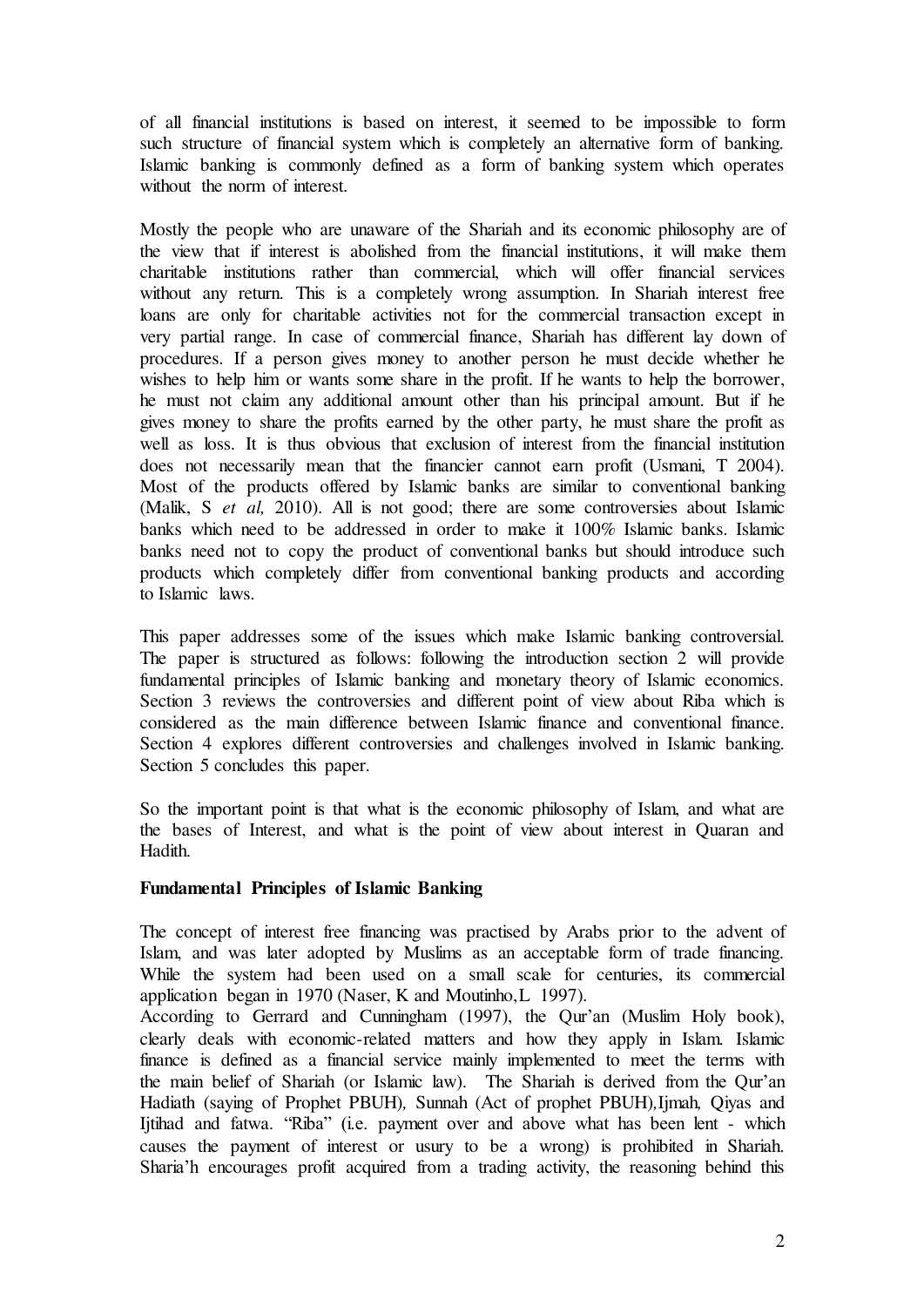optimistic attitude being that there is a risk of loss concerned in any trading activity. Warde (2000) defines Islamic finance as follows: "Islamic financial institutions are those that are based, in their objectives and operations, on Quran"s principles. Islamic banks have had to develop financial products which are not in conflict with the Shariah, because of Riba prohibition. This has resulted in traditional deposit and lending products, which are made available by what can be called "conventional" banks, being restyled so as to satisfy the Shariah. The obligation has been achieved by creating a number of special financial products (Ali & Ali, 1994). All the products the depositors and lenders are operating in a partnership and shared associated risk. Both receive a rate of return based on the profit and performance not only on the interest which is pre-determined rate. For better understanding one need to be aware of the monetary theory of Islamic economics, which clearly describes why the system of profit and loss is more efficient and justifiable.

#### **Monetary Theory of Islamic Economics**

According to Siddiqi, N (1982), in any economy whatsoever, it is the expected rate of profit that actually guides the entrepreneurs and ultimately allocates resources to alternative uses. This is applicable to Islamic system as it is applicable to any free system. Then, as far as incentive to saver is concerned, the return on saving is not the only, nor the major, motivation for the savers to save. There are many other reasons for the savers to save. People save because they have more than they can usefully spend, people save to leave something for their children, and people save for future emergencies and the expected rate of return on saving plays a very minimal role. In so far as they play a role, there will be an expected rate of return in Islamic arrangement. The return is not determined but there is fair amount of expectation. The people who save and give their saving to the Islamic bank will expect a positive return. The return will not be known to them but they have a fair amount of idea in the light of past experience. The dividends are the profits actually distributed in the past period. So they will not be in dark and they will have something to guide them.

Actually interest determines the division of social surplus or whatever the entrepreneur has earned a profit on production process, between the financier, the actual innovator and the entrepreneur or the producer. This arrangement will be closed and replaced by a system of sharing. So there will be ratio of sharing the profit determined by the forces of supply and demand and it will also take care of the sharing of the social surplus. This has to go to three parties: the savers who provide the deposit, the bank as intermediaries who managed them capably, and the entrepreneurs, the producer who put them effectively and result an extra creation of wealth, this additional wealth created by using the resources saved in the present period is to be shared. There will be two ratios: One sharing profit between the producer and the financier or bank, and the other between the bank and the depositors. These both ratios will be determined by the forces of supply and demand in such a way that all three parties are satisfied. There is a supply of saving which sustains the demand of investors for investible funds and the depositors feel that the current expectation of profit will flow towards them and so they will supply the right amount of deposits. So it is clear that in this manner there will be nothing missed by giving up the concept of interest.

This system of profit-loss sharing is more efficient and also more justful as compared to interest-based financing. One reason for the inefficiency of interest-based financing is that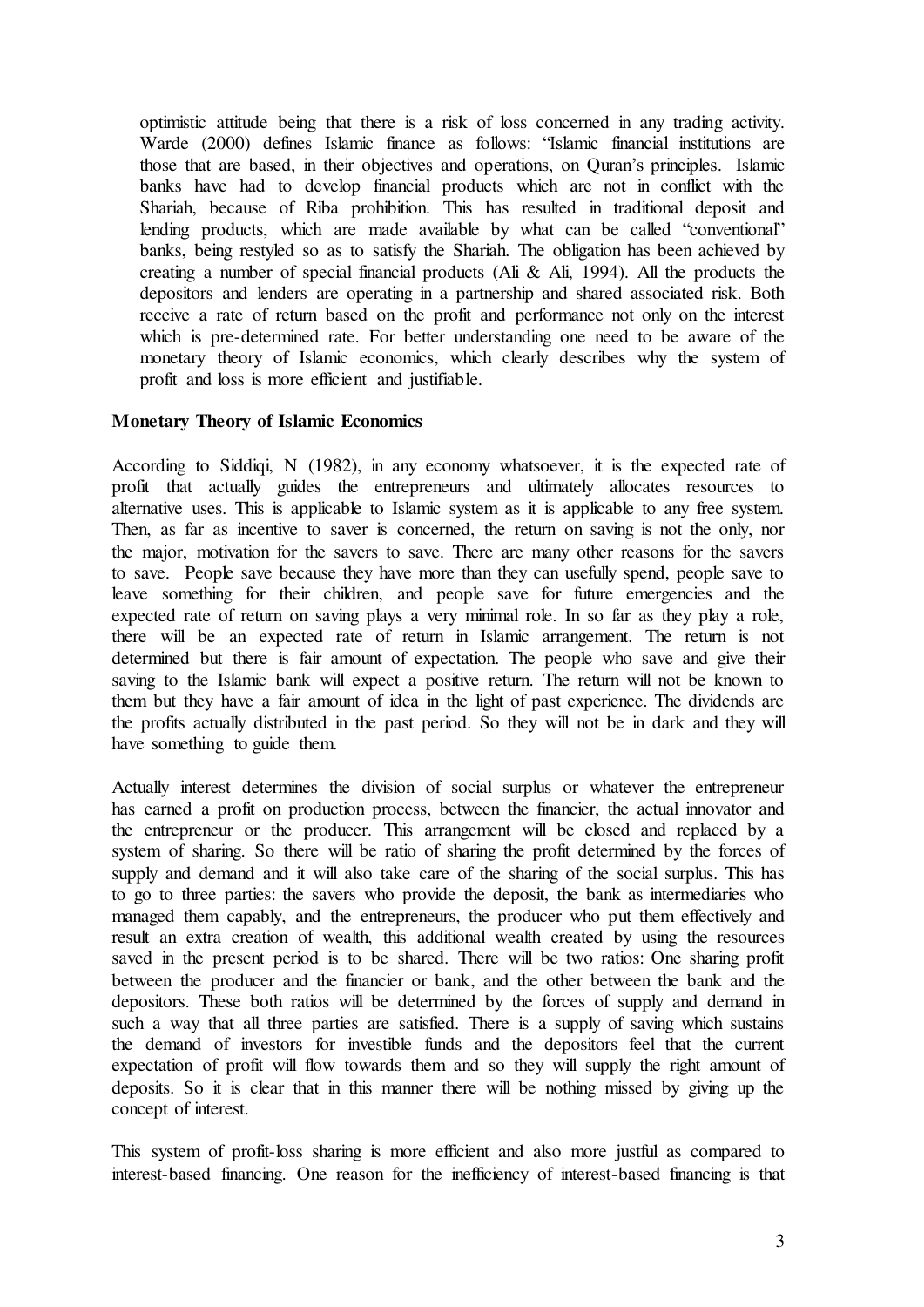the bankers are interested only in the creditworthiness of the fund seeker without looking at the soundness of the project for which the fund is requested. The banks even don"t care if funds are sought for low profitability as far as they are assured about the capacity of the borrower to repay the principal with the interest he is contracting for. Whereas in profitloss sharing system, the bank"s profit and as well as the repayments of the funds merely depend on the profitability and productivity of the project itself. If the project is not going to make profit, only the creditworthiness of the borrower does not guarantee for the bank to provide funds because the bank will get back its money if an actual profit result. So the bank will be very eager to analyse each project on the criteria of its productivity and profitability.

In issue of justice, the interest-based system results in a steady transfer of existing wealth from a segment of entrepreneur to the wealth owners. The entrepreneurs are those who actually lose, as the project they started doesn"t provide additional wealth. As a result they compensate the principal and pay the interest they had contracted for from their private assets, which is a part of existing wealth. So to that extent in the economy as a whole there are always some losses in spite of an agreed rate of profit. So in some way the wealth flows from entrepreneur to the wealth owners.

As compared to this the justice of the profit-loss sharing arrangements of wealth will be transferred to wealth owners only if their wealth has resulted in the creation of wealth. Whenever the wealth of wealth owner passes to the producer through a bank it actually results in the creation of actual result. The additional wealth will be shared by the wealth owner, producer and the bank which offered the services. Whenever the entrepreneur by luck or by misuse of wealth or funds dose not succeed in creating additional wealth, the wealth owner will have to bear a loss and the intermediary, as well as the producer, will go unrewarded for their services of mediation and conduct of enterprise.

#### **Interest (Riba): The Reality**

There are many religious scholars and economists who believe that interest is prohibited in Islam because of the fixed return and the fact that there is no physical effort involved in it. This theory is only limited to interest earned from banks and not other forms of income which are earned without making any physical assets. Not all Muslims agree, some are of the point of view that such ban was due to the intention to prevent some pre-Islamic practices which resulted in the slavery of many people at that time, and that other form of interest is permissible and in accordance with Islamic belief (Kuran, 2001).

According to Kamran, R (no date), describes interest as 'rent of money'. Interest is expressed as percentage of the principal and the rate is dependent upon the time value of money, the credit risk of the borrower and the inflation rate. The interest is calculated upon the value of assets in the same way as money. Interest is compensation to the lender for the risk of not being paid back. Consider the borrower take assets from lenders and then enjoys the benefits of using those assets directly without making any efforts to obtain them, while the lender enjoys the fee paid by the borrower for the privilege. The principal value is held by the borrower on credit. Interest is, therefore the price of credit, not the price of money as it is commonly believed to be.

According to Dr. Aqdas, A. Kazmi (2009), the concept very common throughout the Muslim world is the misinterpretation of the word RIBA mentioned in many Quranic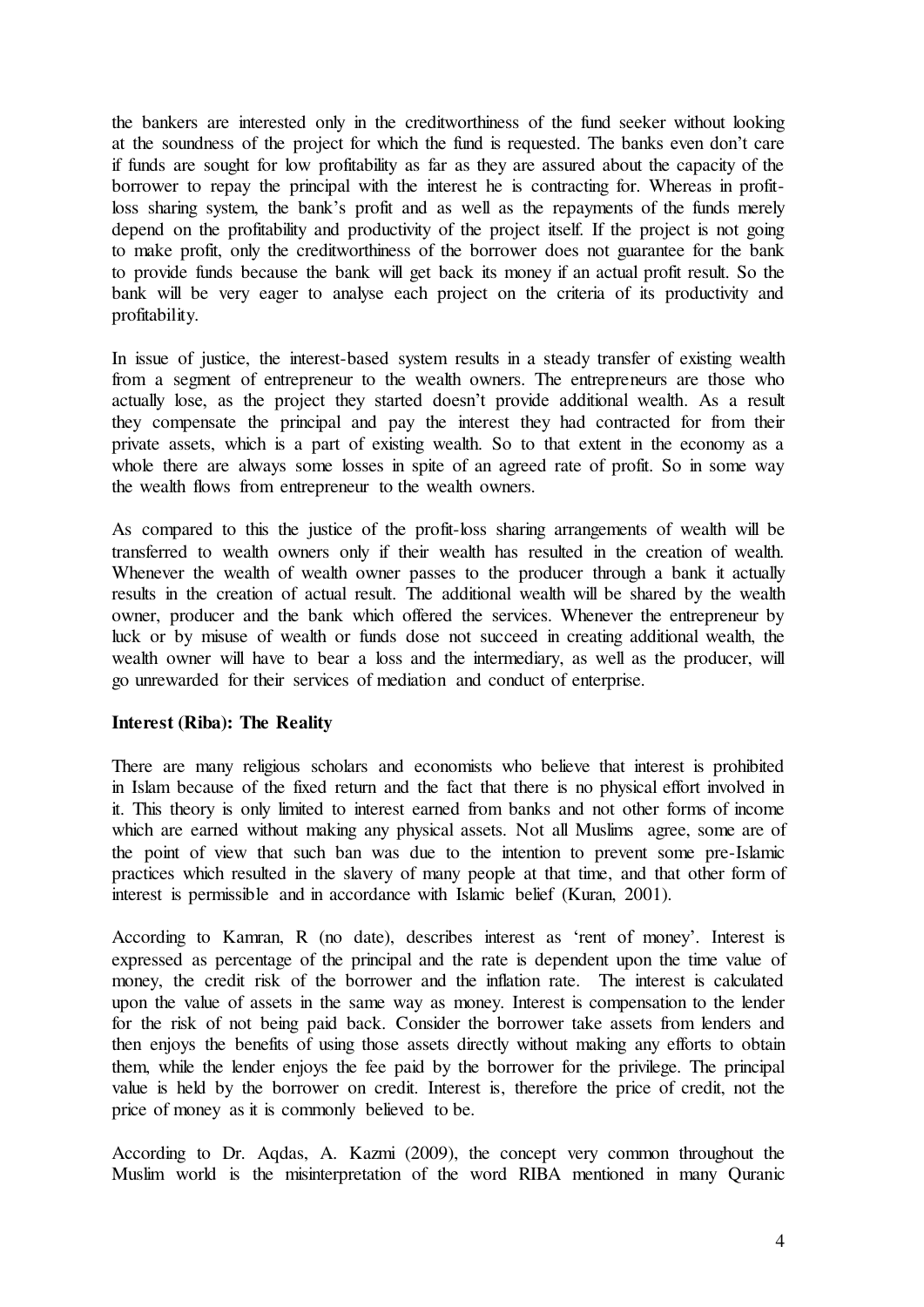verses, through which Shariah scholars have agreed upon and created so influential point of view that Riba, prohibited in Quran and the bank interest are identical and so interest should be abolished from all tiers of economy. There are a lot of Quranic verses found in the literature about Riba, but Muslim scholars never seriously discussed three basic questions.

- 1. What is Riba?
- 2. What is Interest?
- 3. Are Riba and Interest same and identical?

The word that is being used for interest is SOOD meaning "black color". Interestingly this word has no existence in Quran, Hadith or Sunnah with reference to interest; instead the word used there is RIBA in the Holy Quran. The simplest and common meaning of Riba is disproportionate profit. This mean that proportionate profit is allowed and disproportionate profit is forbidden. The question here arise that who will decide what is proportionate profit and what is disproportionate profit. The decision here is left merely to human beings, common man. It's true that everyone some-where in core of his heart has a fair idea of what is wrong and what is right. Let's see this by example: suppose a shopkeeper purchases a commodity of Rs 5 and sells it for Rs 15, he is earning disproportionate profit which is Riba as it means. On the other hand a shopkeeper is said to be earning a proportionate profit when he sells a commodity for Rs 15 having purchased it for Rs 12. When you deposit money in Bank, suppose 100000Rs and the Bank informs you that you will receive 6% per annum profit, it means you will be getting 500 Rs every month, 6000 Rs in a year. If you are getting 500 Rs per month on depositing 100000Rs it is not disproportionate. But there is an ethical element which is present in this transaction that you would be spending your money all by yourself and you should not invest that money (500 Rs) somewhere else. It should be clear that Banks do not pay you interest from their own pocket by keeping your money with them. They invest that money in running businesses and make profit from it, out of which a nominal percentage is given back to you.

Many religious Scholars have termed not only interest but also working in banks as forbidden (haram). This belief has influenced many people that they avoid doing job in banks and financial institutions even at very high salaries. They prefer to stay jobless as they consider being jobless far better than earning from such institutes which are supposedly working in such a way that is not permissible in Islam (Kamran, R no date)

#### **Controversies and challenges involved in Islamic Banking**

Islamic banking has been introduced in 1980 in Pakistan and from now it has achieved a tremendous growth and now there are many full fledge Islamic banks operating in Pakistan. It is expected that Islamic Banking will capture 12% of the deposit market by 2012 (Sheik, A, 2007).Even in global perspectives, Islamic banks have achieved an attracted growth during world financial crisis and many international players are interested in Dual Banking system in many western countries. However, all is not good; there are certain controversies and challenges faced by Islamic banks. The review of the certain controversies is the main purpose of this paper.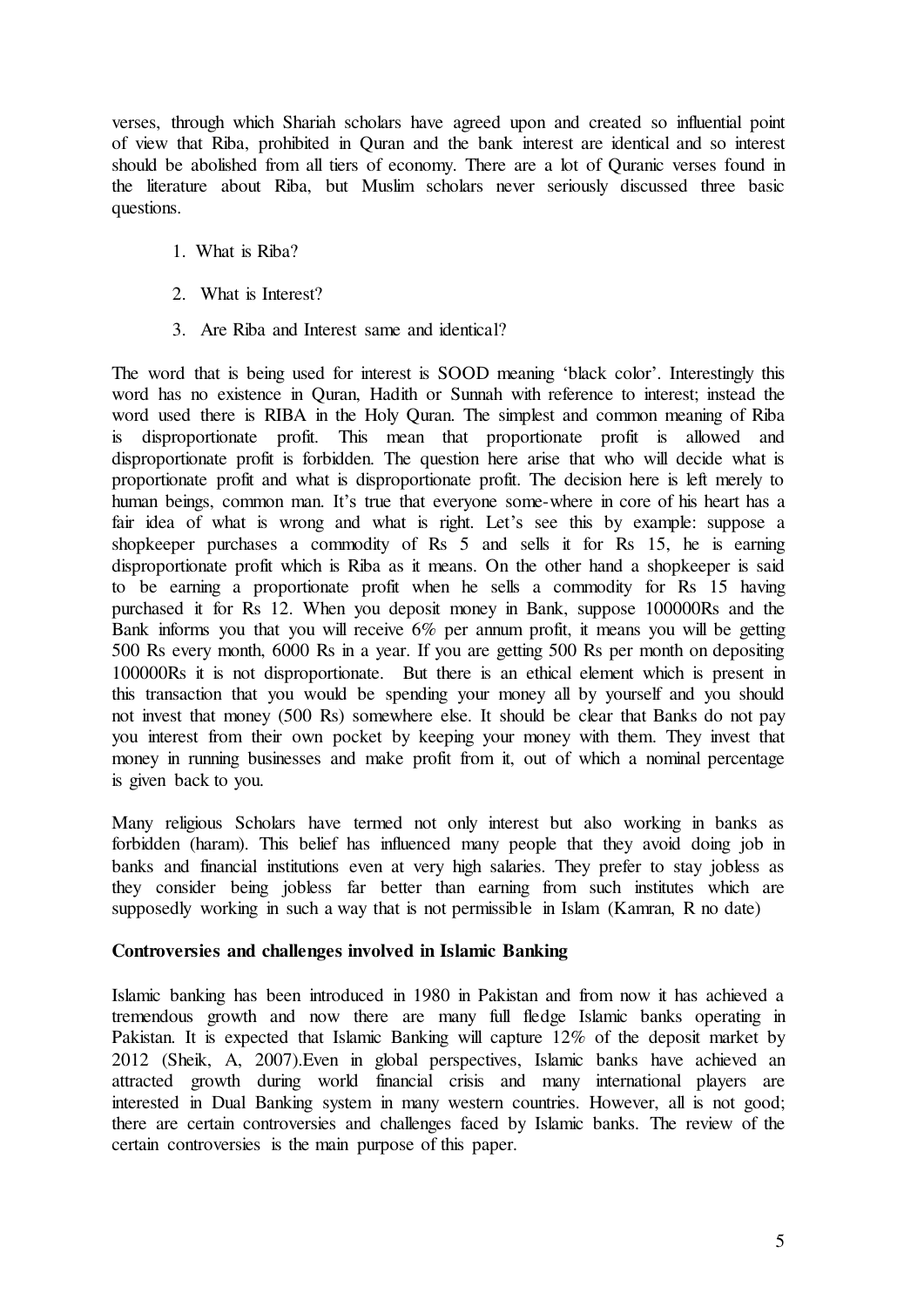As mentioned earlier Shariah is derived from fatwa, the Islamic financial and economic concepts which are not clearly understood from Quaran and Sunnah are better clarified through Fatwa. As Islamic financial products have been developed in the light of the fatwa, therefore, fatwa is very important in Islamic banking. According to Ali (2005), Fatwa is basically a religious ruling on matter of Islamic laws not clearly mentioned in Shariah. Fatwa is required on those matters which are uncertain in Islamic banking activities and are not in line with Shariah. The main problem arises, as far as fatwa is concerned that at present there is no single authority that governs Islamic financial industry. There is no harmony among the Shariah scholars who give ruling about Islamic financial products. All the Islamic banks have their own Shariah Supervisory Board (SSB) who has knowledge of both finance and religion. According to Briault, C. (2007) the challenge facing Islamic bank is the diversity among the Shariah scholars, due to which leading consumers and investors are uncertain whether the particular practice or product, is Shariah compliant. Even common Muslims have unclear concept about the different products offered by Islamic banking. According to Malik, S *et al* (2011), relating to the issue of fatwa, the other major concern for the Islamic banks is the interpretation of different Shariah rulings. This different interpretation is due to the fact that there are different sects in Islam and all sects have their own authority or body which provide guidance and interpretation on Shariah issues. There is always a possibility that the interpretation on certain Shariah issues given by one sect committee or scholars is different from the interpretation of other sects, which makes things more complicated. For example, in Jordan a prominent Muslim scholar criticised the penalty imposed by the Islamic banks in case of client default in Murabaha and declares that it is a kind of riba. Similarly a famous British scholar advises against the Islamic mortgage due to the fixing of rent and profit percentage with interest rates (Asad, I 2009).

According to Patel, I (2010), which clearly describes that Islamic banks are not completely Shariah compliant in true sense, while the Shariah comitte of the banks mentioned in the annual report that all the affairs of the banking division is carried out in accordance with Shariah rules and principle. It is a matter of fact that Islamic banking system requires an independent and specific Islamic banks, and as there is nothing like half Islamic or 75% Islamic. There are certain bodies and regulatory authorities like IFSB (Islamic Financial Services Board) and AAOIFI (Accounting and Auditing Organization for Islamic Financial Institution) which are trying to resolve to resolve the issue of standardisation (Ainely *et al.,* 2007). According to SOLE, J. (2007), one of the main goals of this organization is to design and disseminate accounting and auditing standards that can be applied internationally by all Islamic institutions. However Malik, S *et al* (2011), is of the point of view that without a consensus of religious experts, there can not be any binding and universal set of Islamic banking rules. Another challenge faced by the Islamic banks is the shortage of skilled peoples both at operational level as well as there is shortage of Shariah scholars'. The people working in conventional banks can easily understand the operation of Islamic banks but to develop an Islamic product one should know the Shariah rules and regulations. According to Ainely *et al.,* 2000, there is shortage of knowledgeable Shariah Scholars with banking experience and knowledge. According to the survey of Khaleej Times (2008), the number of Shariah scholars is about 250-300 around the world. It has also been criticised that these Shariah scholars are serving not only more than one Shariah board but they are also providing the advisory services to direct competitors and earning million of dollars. One of the main pillars of Islamic finance is profit and loss sharing. It means that all activities in the Islamic banks are backed by some tangible assets not by any visionary or non-tangible assets as happens in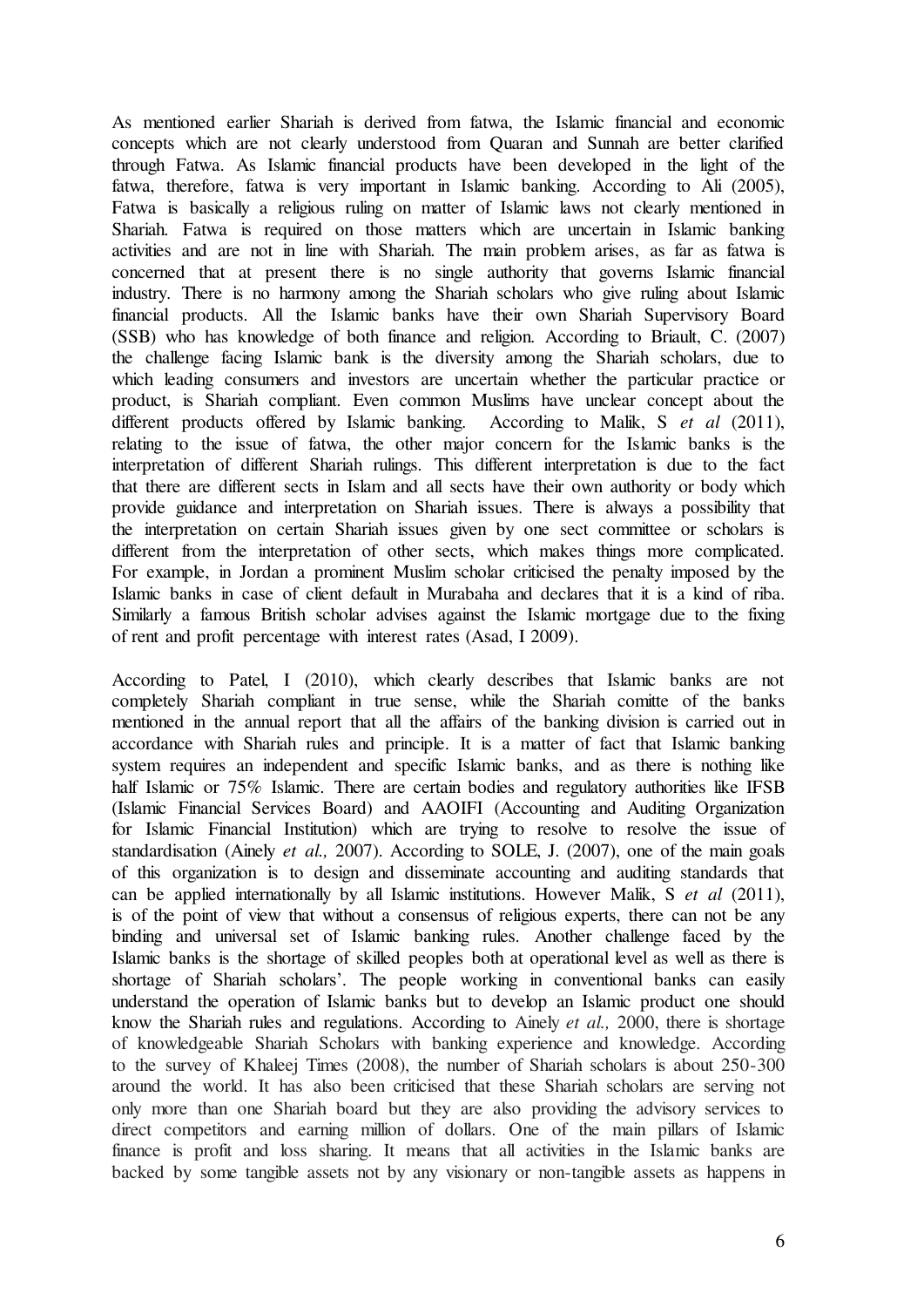conventional banking (Ali, 2005). Unfortunately most of the Islamic banks are operating parallel to conventional banking. Most of the Islamic banks have taken up the mode of financing on fixed return basis, not on profit and loss sharing. The pure Islamic modes of finance under Islamic banking system are Musharakah and Mudarabah based on profit and loss sharing. But these two modes of financing have contributed very less in total financing done by Islamic banks. In 2008 in Pakistan the Islamic banks allowed only 2.3% of their total financing under the mode of Musharakah and Mudarabah while 92% under Murabaha, Ijarah and diminishing Musharakah which is based on the mutually agreed fixed return corresponding to the fixed interest rates system under the conventional banking system (Patel, I 2010). Another severe criticism on Islamic financial institutions is the linkage of profit percentage with KIBOR (Karachi Inter Banks Offered Rates). Most of the Islamic financial institutions are of the point of view that they are competing with conventional banking that's why they are fixing the profit percentage with KIBOR, and comparing or fixing with other bench mark might make it more expensive than conventional banks. This view point of Islamic financial institutions does not carry any weights and adds a negative perception in the mind of consumers. There is no difference between conventional banking mortgage and diminishing Musharakah the percentage of rent or profit increases as KIBOR rate increases. The only notable argument put forward by the Islamic financial institution regarding diminishing Musharakah is that bank bears the risk which is also a myth (Hanif and Hijazi, 2010., Sheikh, A, 2007). Same happens with Sukuk, the percentage of profit is fixed with LIBOR or KIBOR, and these are interest rates proxies are completely driven by market consideration and not by Shariah (Siddiqui, 2006). The Shariah Scholars need to work on introducing IIBOR (Islamic Inter bank Offer rate), but even in Malaysia which has about 16% penetration of Islamic bank doesn"t introduce IIBOR. According to Aioanei (2007), the most important issue which Islamic banks and financial institutions need to rectify is the harmony among Shariah scholars about the financial products which will help depositors and other players in the market to show some confidence on Islamic products. For this purpose, two important steps are required or need to be taken. First step is that Shariah board should give clearance about the products that they are in accordance with Shariah rules, and second step is to provide assurance that all transaction are also fulfilling the verdicts of Shariah board. Another challenge faced by Islamic banks is the Shariah auditing. Islamic banks need not only to follow the international rule and regulation but should also the rule and regulation those defined by AAOIFI must also be met. This subject is still undeveloped and all IFI should recognize its importance. According to Iqbal *et al,* 2010 Islamic Scholars should not waste their time and energy to convert conventional products into Islamic. They need to develop certain innovative products which are completely in accordance with Shariah ruling.

#### **Conclusion**

After the end of colonial era, some newly formed independent Muslims states reassessed their economic policies on the basis of Shariah. Islamic Banking concept goes back to as early as the  $7<sup>th</sup>$  century, but it was commercially implemented in last century. Islamic finance is growing stronger in Islamic as well as in western markets. Islamic finance is developed under the umbrella of religious beliefs and its success depends not only on fulfilling the economic goals but also satisfies the faith. Islamic banks need not to replicate the products of conventional banks but develop their own products with great innovation which should be in accordance with Shariah rule and regulation which will ultimately boost the confidence of investors and consumers. Islamic banks have to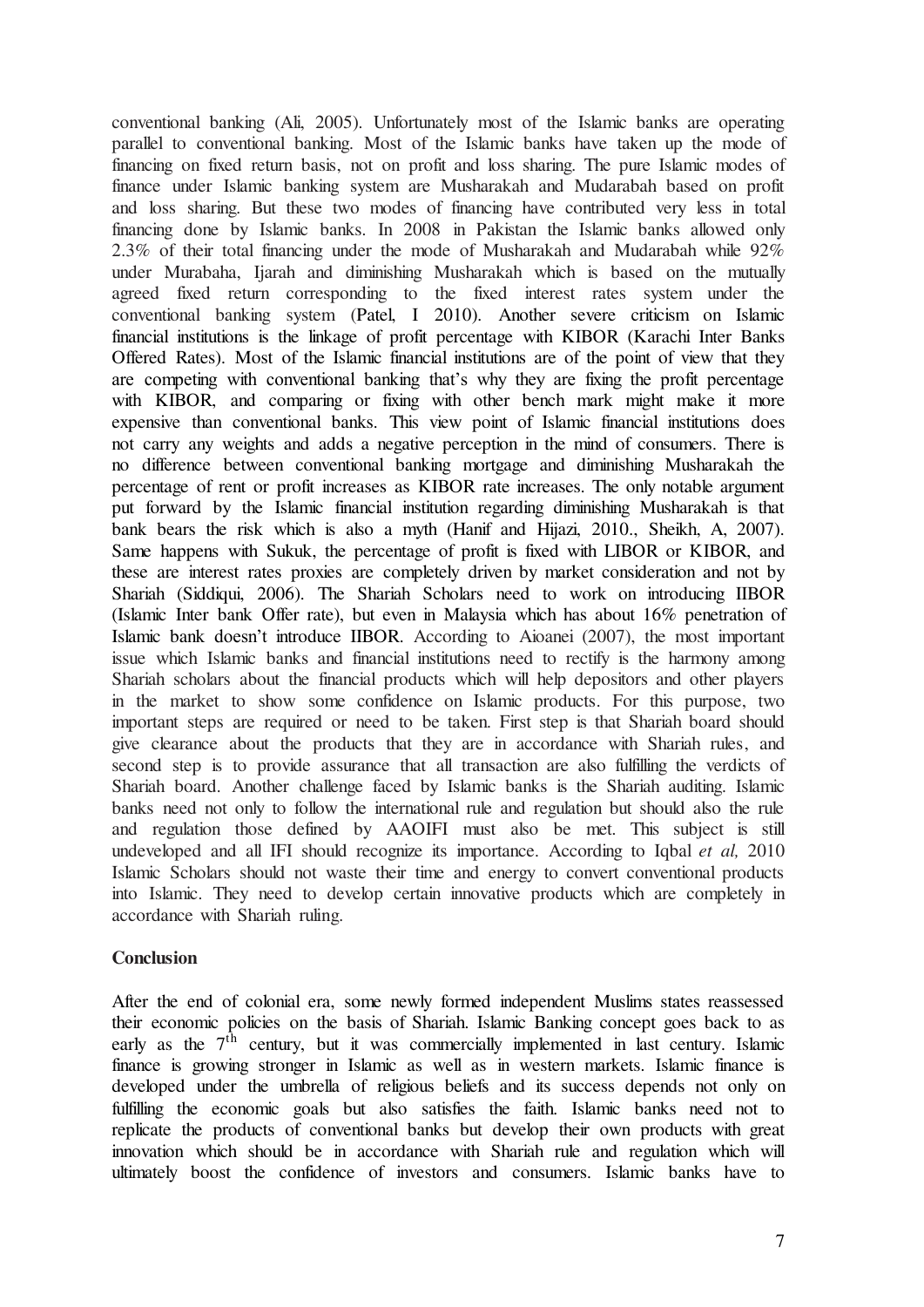provide a greater return to the investor as compared to the rate to interest, so they need to invest in all sectors which can yield a greater return and that too in longer term. Islamic banks need more expert people both in field of Shariah and finance and try to bridge the gap between Shariah scholars and develop a single authority that has the authority to assure that the product provided by Islamic banks is completely in accordance with Shariah rule and regulation. The future of Islamic banks depends not only upon innovating and investing in new products according to the demand of the markets but also upon on satisfy the faith of the stakeholders.

## **REFRENCES**

Ainely,M., Mashayekhi,A., Hicks,R., Rahman,A., and Ravalia, A. (2007) 'IslamicFinance in UK: Regulation and Challenges' *Financial Service Authority*, [online] Available at:  $\frac{\text{th}}{\text{t}}$  /www.fsa.gov.uk/pubs/other/islamic finance.pdf> [Accessed 1<sup>ST</sup> june 2011]

Ali, (2005). "Islamic Banking" *Journal of Islamic Banking and finance,* 4:1, 31-56

Ali, S., and Ali, N. (1994), *Information Sources on Islamic Banking and Economics: 1980-1990*, London: Kegan Paul International.

Aioanei, (2007). " European Challenges for Islamic Banks", *The Romanian Journal,*  10:25, 7-20.

Aqdas, A., K (2009) 'Islamic Banking is a mere myth' [on line] Available at; <http://archieves.dawn.com/archives/67526>[Accessed 19th May 2011]

Asad, I (2009), *Issues in Islamic banking',* available at: [www.accountancy.com](http://www.accountancy.com/) 

Briault, C. (2007) 'London: centre of Islamic Finance?' *Financial Service Authority,* [online]<http://www.fsa.gov.uk/pages/Library/Communication/Speeches/2007/1018\_cb.s html> [Accessed  $30<sup>th</sup>$  May 2011]

Gerrard, P. and Cunningham, B. (1997) 'Islamic Banking:a Study in Singapore' *International Journal of Bank Marketing*, 15, 6. 204-216

GIAT, A. and WORTHINGTON, A. (2007) 'A Primer on Islamic Finance: Definations, Sources, Principles and Methods' *University of Wollongong Australia, Working Papers*  Series, [online] **Available** at: <http://ro.uow.edu.au/cgi/viewcontent.cgi?article=1359&context=commpapers> [Accessed  $30<sup>th</sup>$  May2011]

Hahif, M and Hijazi, S, T(2010), "Islamic Housing finance A critical analysis and comparison with Conventional Mortgage", *Middle Eastern Finance and Economics journal,* 6, 99-107.

Iqbal, Z., Mirakhor, N. Krichenne and Askari, H (2010). "*The stability of Islamic finance: Creating a Resilient Financial environment for secure future',* Wiley Finance.